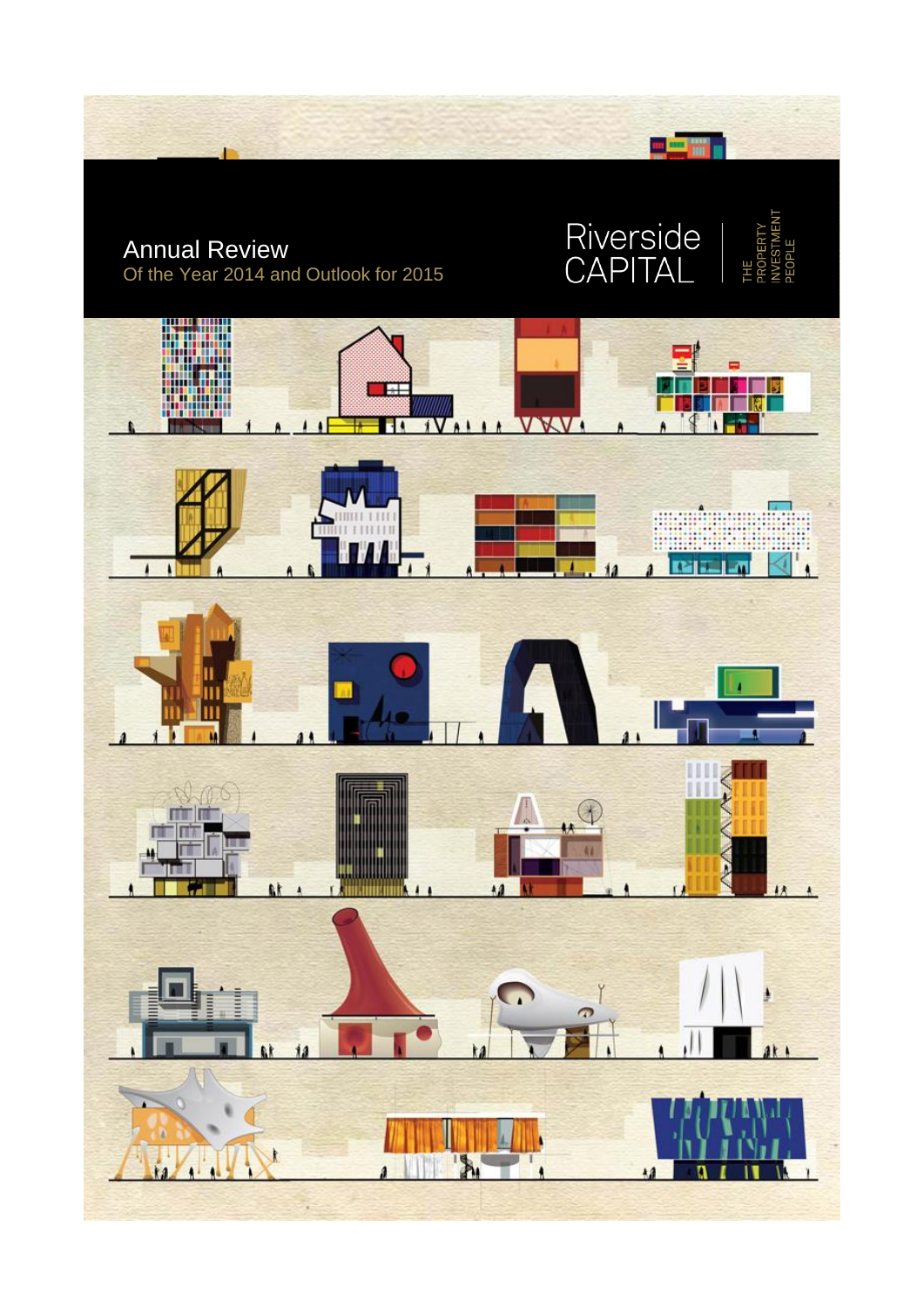#### **Global view**

2014 was characterised by the return of geopolitical risk and a subsequent rise in volatility. Following a fairly sedate couple of years the US market volatility measurement tool (VIX)showed it had spiked to its highest level since June 2012 when the sovereign debt crisis in Europe hit its peek.

Geopolitics was at the top of everyone's agenda, starting with Russia's intervention in the Ukraine crisis and the annexing of Crimea. Following this, the advances made by Islamic militants in Iraq and Syria - and Israel's military strikes on Gaza set investors nerves on edge over the summer. The second half of the year was dominated by concerns over the spread of Ebola and the plummet in oil prices, plunging Russia into crisis.

For the most part, investors enjoyed stellar returns over the year; the influence of the world's major central banks outweighed the lower than expected global GDP growth, geopolitical tensions and the deflation risk in Europe.

U.S equity markets led the way in 2014, with the Standard & Poors (S&P) 500 Index returning 13.7%. Whilst other developed markets were also positive, emerging market indices evidently struggled, with the Morgan Stanley Capital International (MSCI) World Excluding U.S Index falling -6.7%.

U.S equities benefited from continued accommodative policy and better economic fundamentals. Europe, on the other hand, struggled: hindered by a surprise summer slowdown in Germany and a lack of action by the European Central Bank (ECB). The global quest for income and macro uncertainties helped to drive long term (10yr) sovereign bond returns.

From a macro perspective, the main theme for 2014 was that of monetary policy divergence by the world's central banks. The US Federal Reserve (FED) finally ended their monthly bond purchases (QE3) in October, whilst both the US and UK started to raise the prospects of an interest rate rise. Conversely, both the Bank of Japan (BOJ) and the ECB started to loosen monetary policy further. This policy divergence also started to play out in currency markets as both the Euro and the Yen weakened considerably against the US dollar.

Following four years of high prices, the price of oil plummeted over the second half of the year, falling from over \$100 a barrel in June, to below \$50 by the year-end. Looking at the overall economic impact, lower oil prices can be a double edged sword. Whilst it could help to boost global growth, a fall in oil prices will likely also increase disinflationary pressures around the world. It is estimated that a fall in global energy prices could take as much as 0.2% off annual inflation figures.

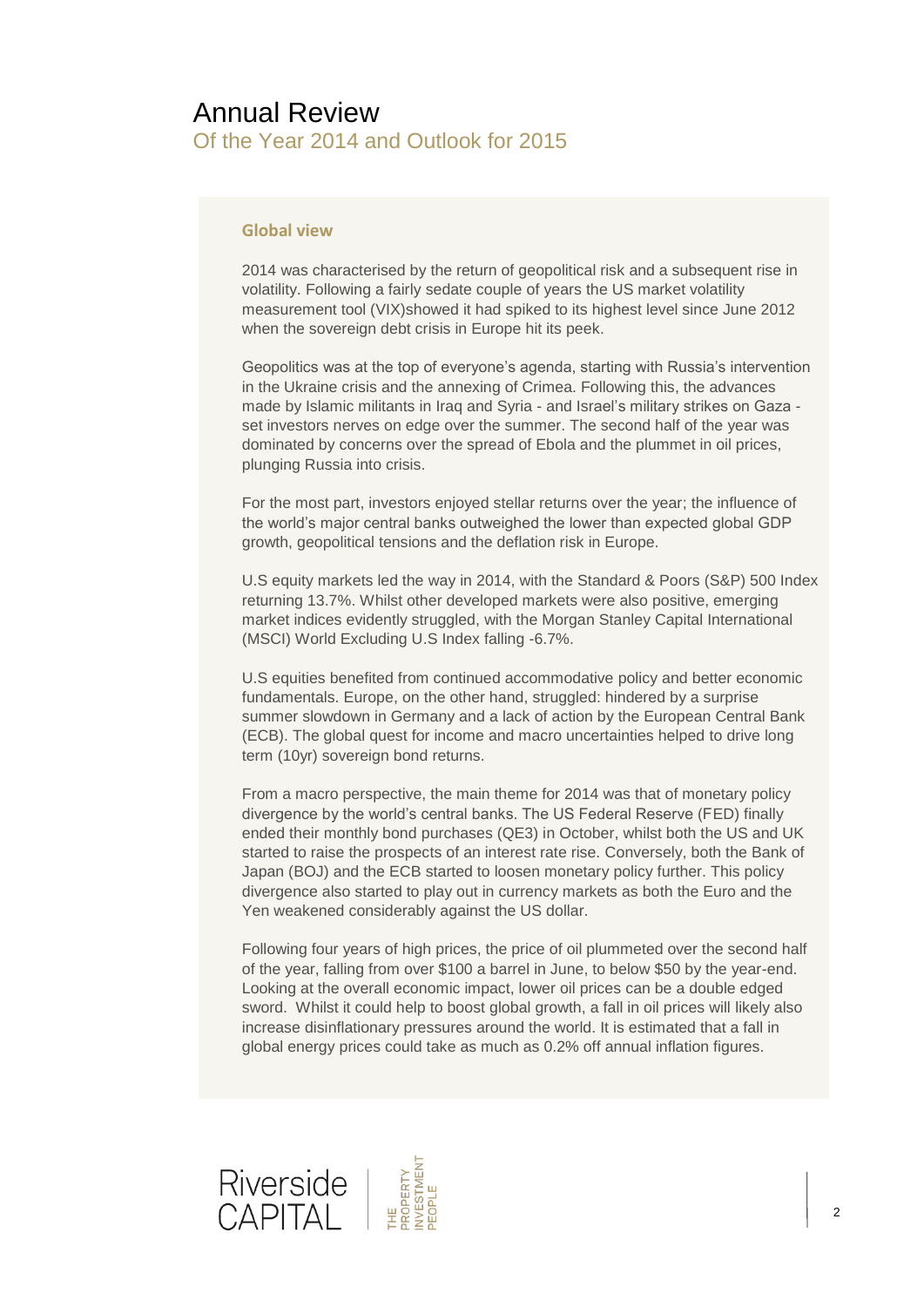The huge plunge in price should be a broad, positive impact, with the developed market consumer a clear winner. The price drop acts as a tax cut for consumers via lower prices at the petrol pump: the 36% decline in oil costs since June means the global economy might now save \$2.0bn a day in fuel costs.

Global growth over the coming year is projected at 3.5%, a downward revision of 0.3 % relative to the October 2014 World Economic Outlook (WEO). The revision reflects a reassessment of prospects in China, Russia, the Euro area and Japan, as well as weaker activity in some major oil exporters because of the sharp drop in oil prices. The United States is the only major economy for which growth projections have been raised.



**Source: Citi Research Dec 2014**

The increase in deflationary pressures will lead to a further divergence of monetary policy amongst central banks. The ECB is finally adopting an aggressive form of monetary easing and may be required to put in place further stimulus. On the other hand, the FED and the Bank Of England (BOE) are expected to start raising interest rates, although they are now likely to delay the timing of the first interest rate rise until late 2015.

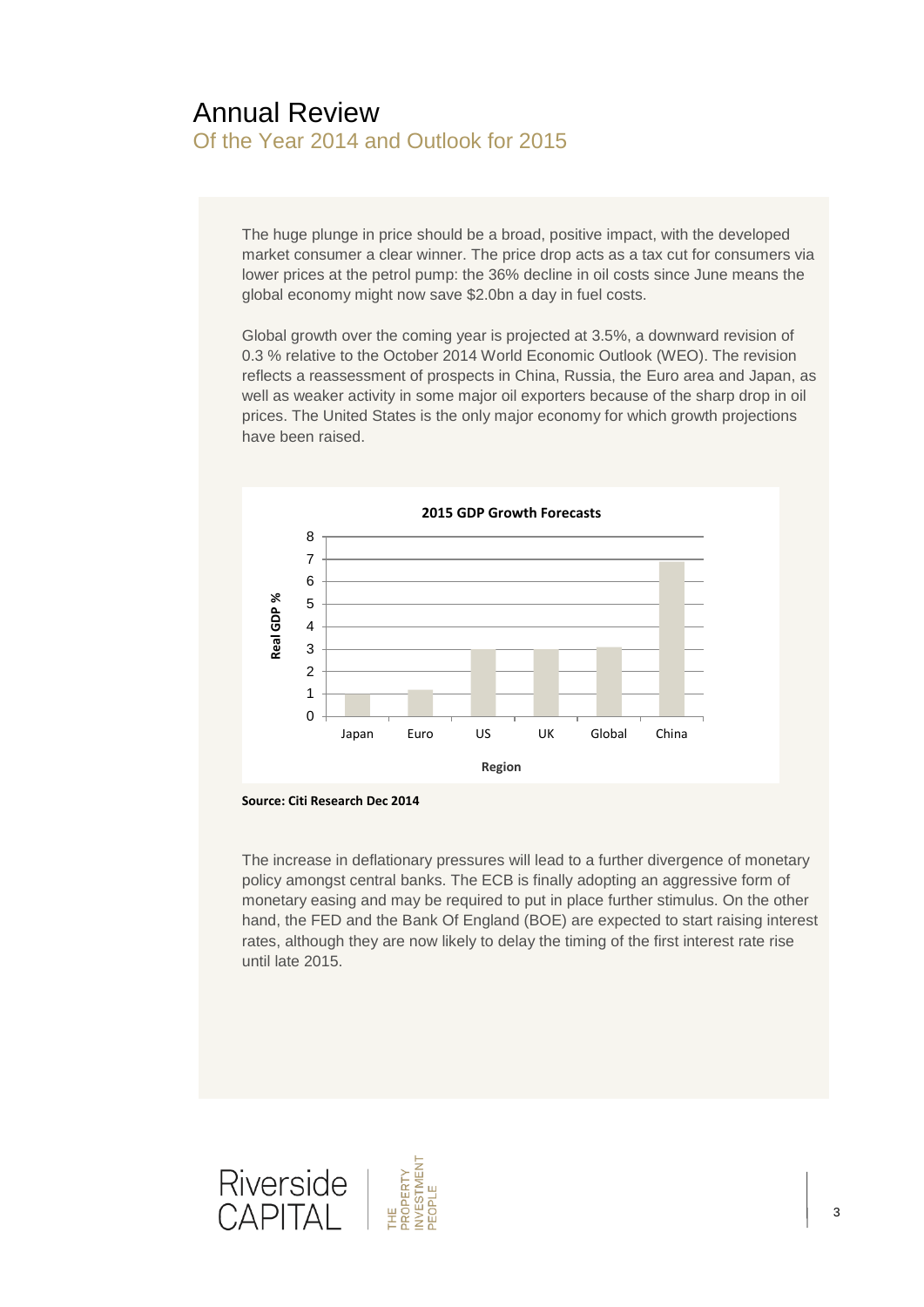#### **UK view**

The UK recovery continued to gather pace over the last 12 months, with the last quarter seeing a healthy pace of job creation and strong retail sales. Unemployment declined for the 25th month in a row: the longest stretch since 1998. In addition, basic pay outpaced inflation for the first time in 5 years, ending the squeeze on real wages. There were signs however, that the housing market has started to moderate.

According to figures from the Office for National Statistics (ONS), Britain's economy grew by 0.5% in the fourth quarter of 2014, down from the 0.7% growth recorded in the previous three months. Despite the last quarter's slowdown, the UK economy grew by around 2.6% in 2014: the fastest pace since 2007 and the fastest pace amongst the world's top economies.

As we move into 2015, political and currency risks have both risen: the general election is less than five months away and uncertainty surrounding the outcome remains high. With opinion polls running very close it is highly likely that we will end up with another coalition government. However, it remains unclear as to whether this will be Labour-led or Conservative-led: both of which have different consequences for businesses.

If the Conservatives return for a second term the current Prime Minister, David Cameron, has pledged to hold a referendum on the UK's membership of the EU. This would add to the political tension in the EU and the UK, as well as putting Sterling under increased pressure.

**UK house prices to moderate after a strong 2014**

The UK housing market saw a spring and summer boom in 2014, particularly in London and the South of England, raising concerns that the market was entering bubble territory, before activity dropped away a little towards the end of the year.

Recently published figures from the Nationwide Building Society (House price index January 2015) , based on its own lending data, show that UK house prices rose 7.2% during the year. It does, however, mask some significant regional differences. For example, prices in London rose by 17.8% over the course of the year, compared with a 1.4% rise in Wales.

Despite UK house building growing at its fastest rate since 2003, there remains a critical imbalance between supply and demand. The net new supply of private housing was 110,000 in 2013, well below the 2000-2007 average of 180,000, according to the Bank of England.

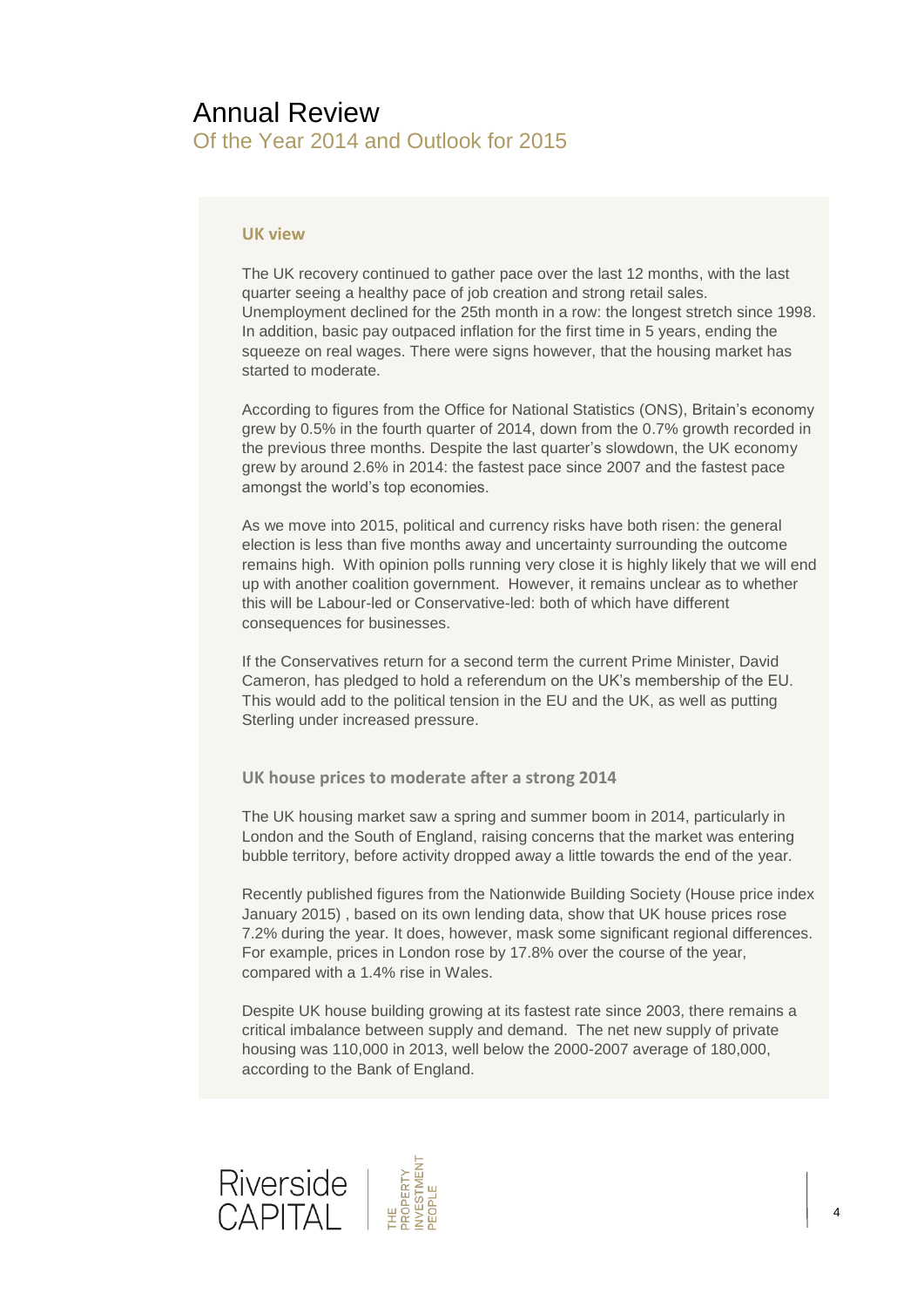Savills has predicted that over the next few years, house prices will rise no faster than 5% per annum. It has predicted a UK property price growth of 2% in 2015, 5% in 2016, 5% in 2017, 3% in 2018 and 3% in 2019.

**Interest rate rise pushed further out as inflation falls to an all-time low and bond yields continue to fall**

- Concerns over outright deflation in Europe seem to be increasing the prospect of Quantitive Easing (QE) in Europe. Along with that, the price of oil falling below \$50 has helped to force Government bond yields down to near record lows.
- At the start of 2014 there was a consensus view that we would see an end to the 30 year bond bull run and that bond yields would finally start to rise. The reality, however, was that the performance of government bonds continued to surprise the investment market by compressing further: particularly when taking into consideration the rates of growth achieved by the UK economy.
- UK inflation unexpectedly halved in December 2014 asthe sharp drop in global oil prices fed through to petrol pumps and the supermarket price war cut consumer shopping bills.
- The Consumer Prices Index (CPI) measure of inflation fell to 0.5%, taking the CPI to the joint lowest level since equivalent records began in 1989. The only other time the CPI hit 0.5% was in May 2000 and has never been lower.
- The speculation that we would see an imminent interest rate rise has been with us for the last 12 months. However, against a background of falling inflation, election uncertainty and the renewed possibility of Greece exiting the Eurozone, the likely date of the UK's first interest rate rise since 2007 now appears to have been put further back.

The Bank of England's Monetary Policy Committee recently voted unanimously to keep interest rates at record lows, with the two MPC members who have been voting for a rise since August having now changed their minds.

The governor of the BoE, Mark Carney, has also made it clear that when rates do rise, they will do so slowly and the "new normal" will be at a lower level than in the past. This is reflected in market expectations for UK policy rates over the next few years.

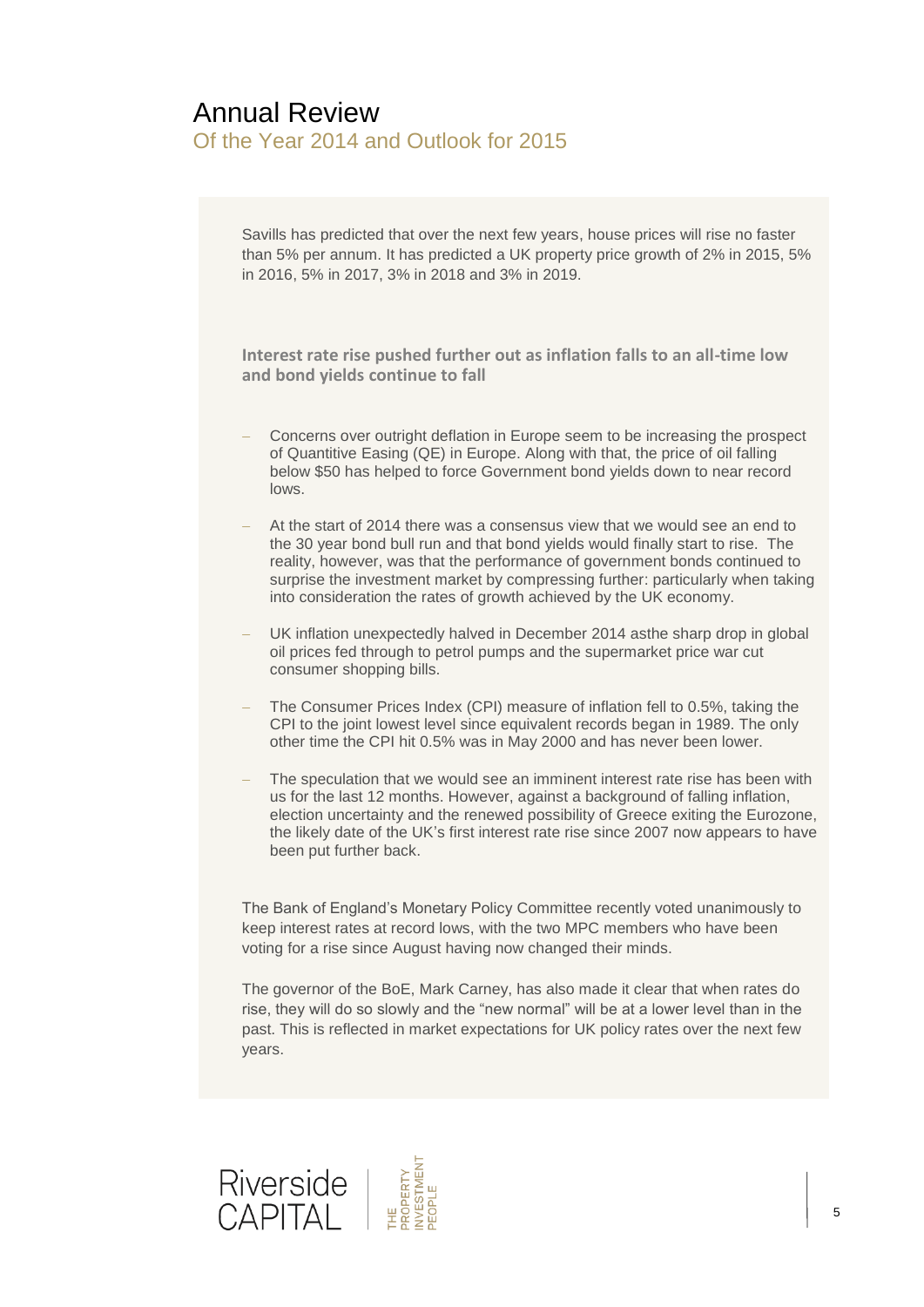### **UK commercial property**

**Best year for UK property since 2005**

2014 will go down as a year of exceptional performance for UK property and was the best performing asset class in 2014.

The total return for the year was 18.9%, (3.8% over Q4 2014,according to the latest IPD UK Quarterly Property Index) representing the best performing calendar year for commercial property since 2005.

After a strong five years, UK stock market returns were more subdued in 2014, despite the healthy outlook for the UK economy.

Gilts benefited from an environment of stable, low interest rates as well as concerns regarding the Eurozone. Investors continued to pile into gilts and push values up.



**Source: IPD UK Quarterly Q4 2014, Bloomberg**

The All Property Transaction Yield moved 70 basis points (bps) over the year, highlighting the strength we are currently seeing for UK commercial property. Historically, income has been the main driver of returns: 2014 however, reflected a year of yield driven returns with capital growth acting as the driver.

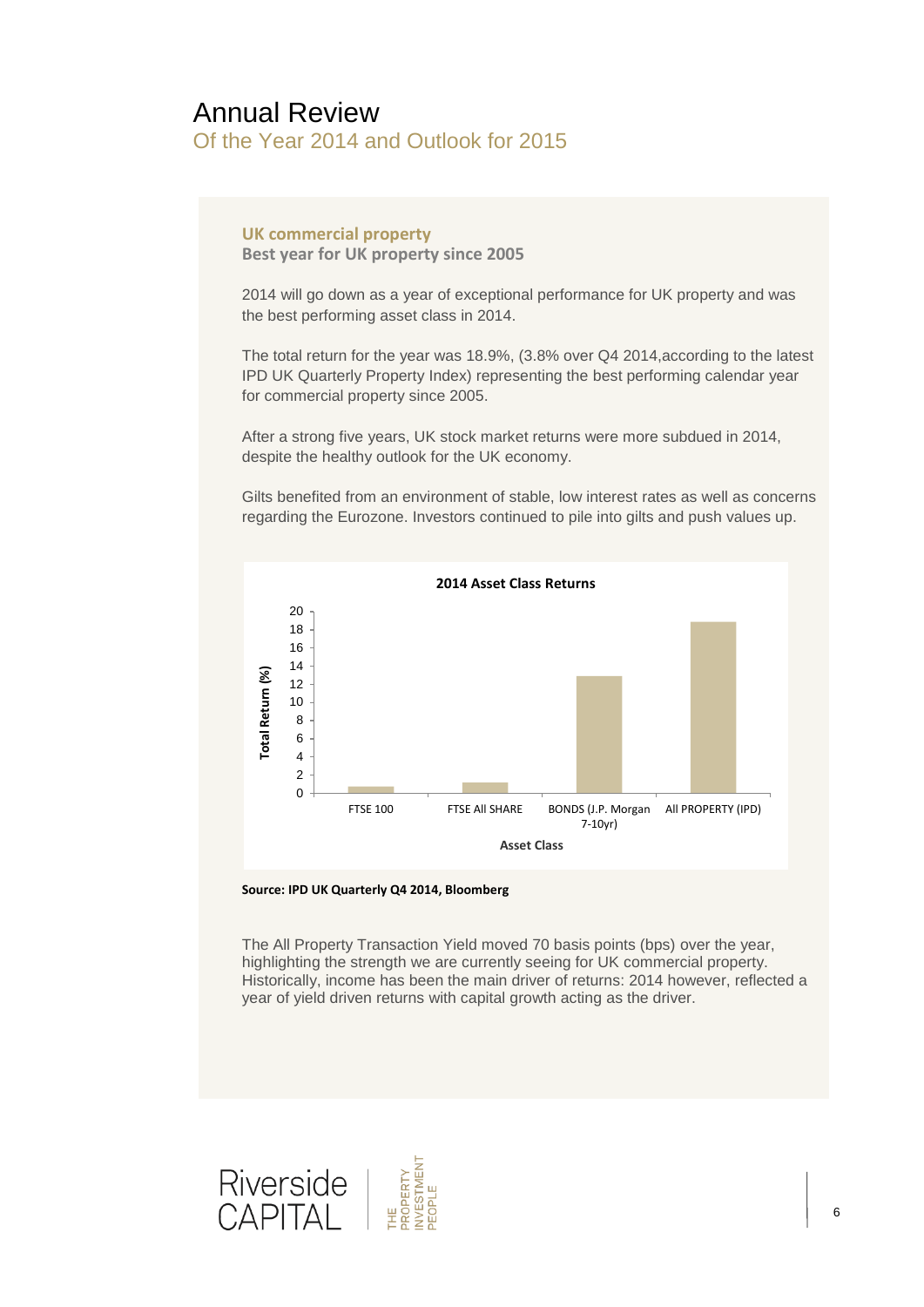

**Source: IPD UK Quarterly Q4 2014, Bloomberg** 

2015 will see limited yield compression, with prime yields either at, or close to, their historic lows. We foresee a return to fundamentals over the next 12 months, with the income generated by the continued rental growth prospects in the occupier markets once again driving returns.

#### **2014 sector returns**

- Property values continued to move higher, with capital values rising by 11.8%, driven by an improving economic recovery and the sheer weight of capital flowing into the UK.
- Industrials were the best performing sector against a backdrop of growing occupier demand, with a return of 23.1%.
- Once again, the office sector performed strongly in 2014, with a total return of 22.3%.



THE<br>PROPERTY<br>INVESTMENT Riverside<br>CAPITAL **FOPLE**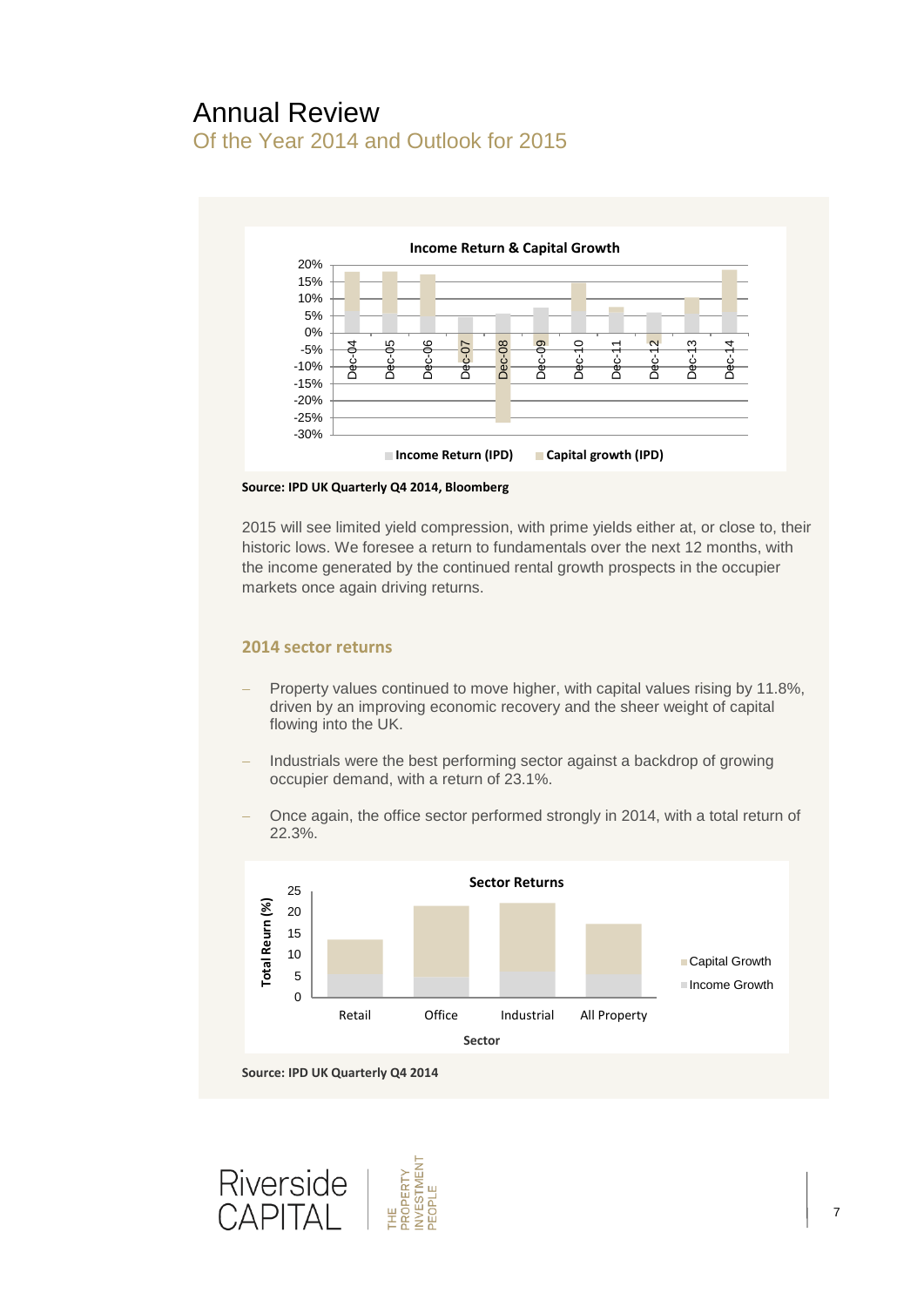Whilst returns were driven by London offices, growth also extended outside of the capital. With the exception of Wales & Scotland, all regions saw double digit capital growth.

Capital value growth of 10.6% for the UK, excluding London, the South East and Eastern regions, provided confirmation that the economic recovery is spreading to areas outside of London.

London retail and offices performed very strongly, with a value growth of 23.9% for West End shops being the highest for any sector-region combination.

### **Rental growth set to drive returns**

- The robust investor appetite being seen for commercial property in London and increasingly regionally - is finally being supported by a strong outlook for rental value growth.
- Rental growth was also on the rise; UK commercial property markets recorded their highest quarterly rental value growth (a rise of 1% in Q4) since the third quarter of 2007, according to the Investment Property Database (IPD).
- In 2014, total prime rental value growth was 3.8% up from 2.8% in 2013 with the rate increasing steadily over the last 12 months. The average prime yield recorded a fall of 41 bps over 2014 - compared to 32 bps in 2013 - and the combination of continued falls in yields and strengthening rental value growth resulted in strong capital value growth for the year.
- Offices in the capital continued to see by far the strongest rental value growth in the UK, at 11.4% in 2014 compared with 8.1% for the UK as a whole, reflecting buoyant occupier conditions. However, yields are showing the reverse of this pattern, with the strongest falls in office yields being recorded in the rest of the UK.
- Rising rental growth will prove to be the key driver of property returns over the coming 18 months.

Improving economic sentiment and business confidence is now feeding through to a positive outlook for occupier demand and leasing activity. Previously, this had been confined to London but can now been seen across the UK's regional cities. With rents in a number of places still below their long term average, this leaves considerable room for rents to rise.

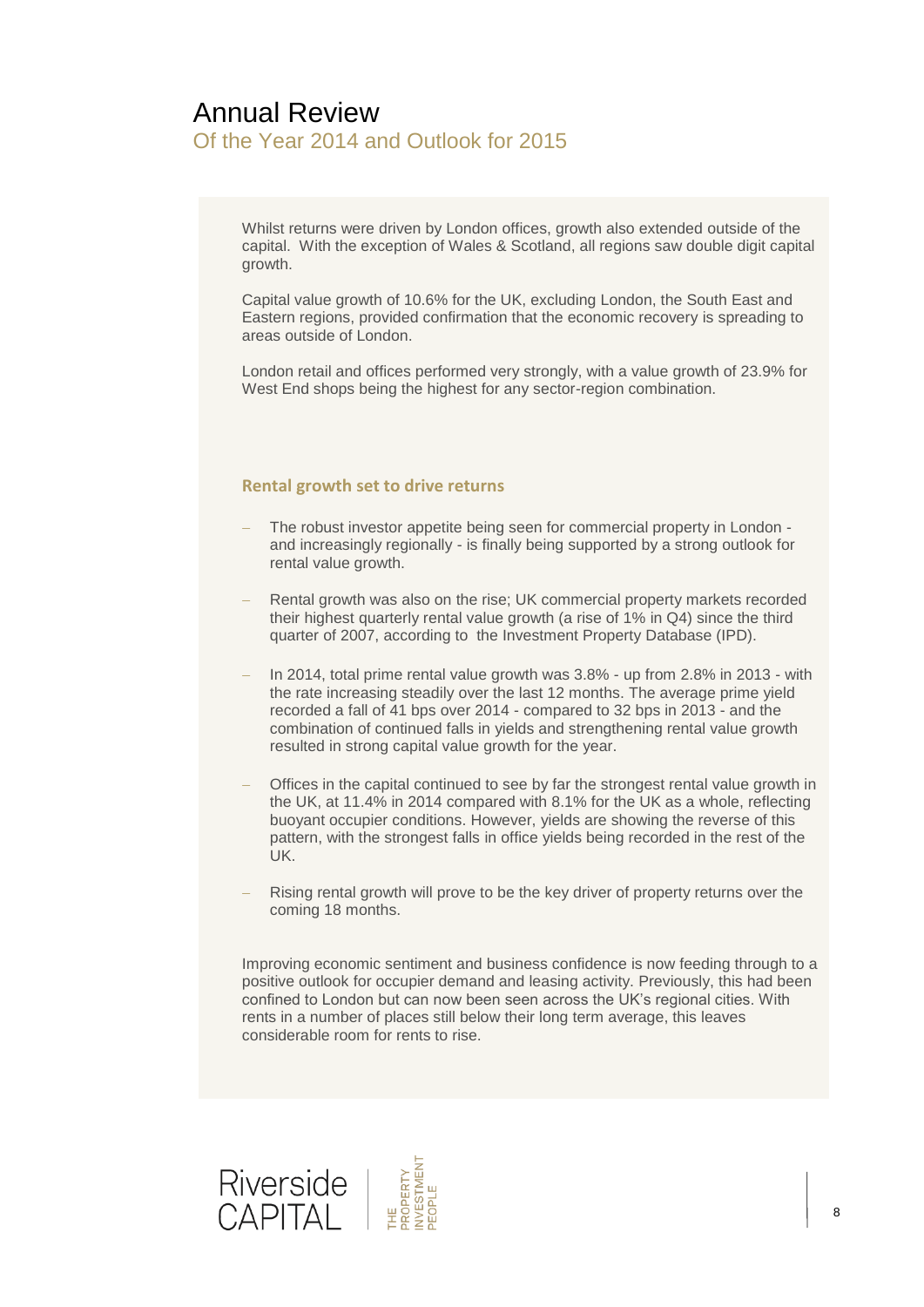### **Investment inflows**

- Figures released by property adviser Jones Lang LaSalle show that globally, commercial real estate volumes hit a record high in the final quarter of 2014.
- Total deal volumes across the globe hit \$218bn, with \$700bn being spent over the course of the full year: up 18% on 2013.
- 2014 saw investment volumes of £61.64bn into the UK. This was the second highest amount recorded and only marginally behind the £62.14bn that was invested in 2006.
- The total volume for 2014 was driven by transactions in Q4 which amounted to £20bn: the highest volume ever seen in a single quarter.





- London continued to see significant inflows as the demand for assets in the capital showed no signs of slowing down. However, the overall investment into London was down on 2013.
- As economic recovery spread from the capital to the regions, so did investment inflows. Transactions in the regions hit £21bn for the year: a 40% increase on 2013.
- For the first time since 2006, inflows into the regions reflected a greater share of the overall total than London.
- Foreign investment climbed 25% to £25.4bn during the year. In the capital, the proportion of transactions by overseas purchasers rose to 61%.

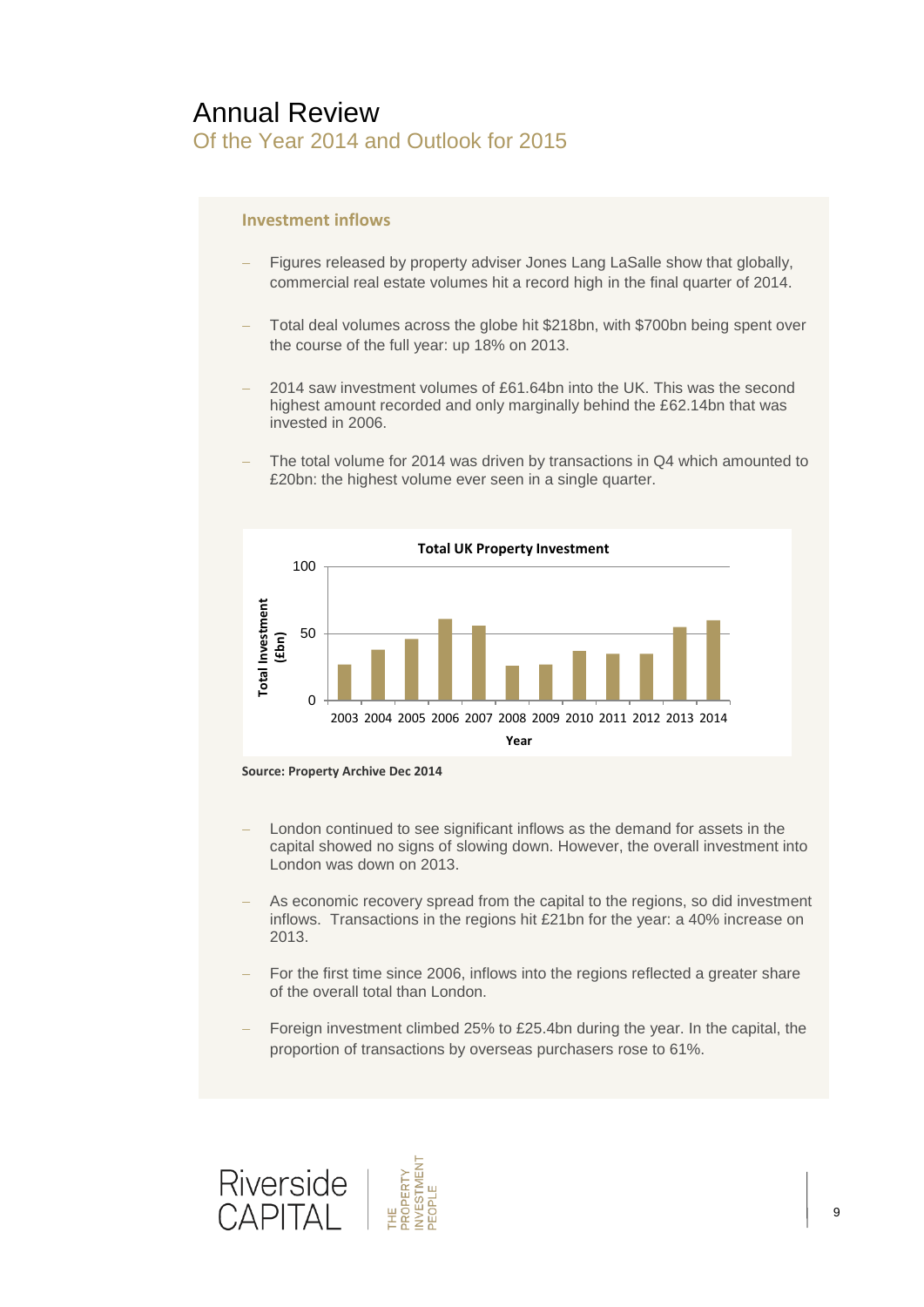- Whilst London remains the "first port of call" for international investors, encouragingly, the inflows over the year were not simply directed towards the capital. Owing to intense competition, high prices and low yields, investors are now looking increasingly at regional UK cities.
- 2014 was also the year that we saw institutions return to the market, investing a record £16.95bn.
- The weight of money flowing into the London real estate investment market from the UK and abroad looks set to continue in 2015, with the level of demand far outstripping the available supply.

#### **Debt finance**

The outlook for commercial lending looked alot brighter by the end of 2014. According to a report produced by De Montfort University, lenders were increasingly active in the market, with UK debt finance for property deals at the highest levels since 2007.

Comparing this to a couple of years ago, there is a far greater range of lending sources. Whilst Bank's lending has fallen, alternative lenders have stepped in to fill the void.

The same report also showed that buyers are now less reliant upon debt to finance deals, compared to the period leading up to the 2007 market crash.



Institutional investors, debt funds and other asset managers represented nearly a quarter of the lending market, up from about 5% just three years ago.

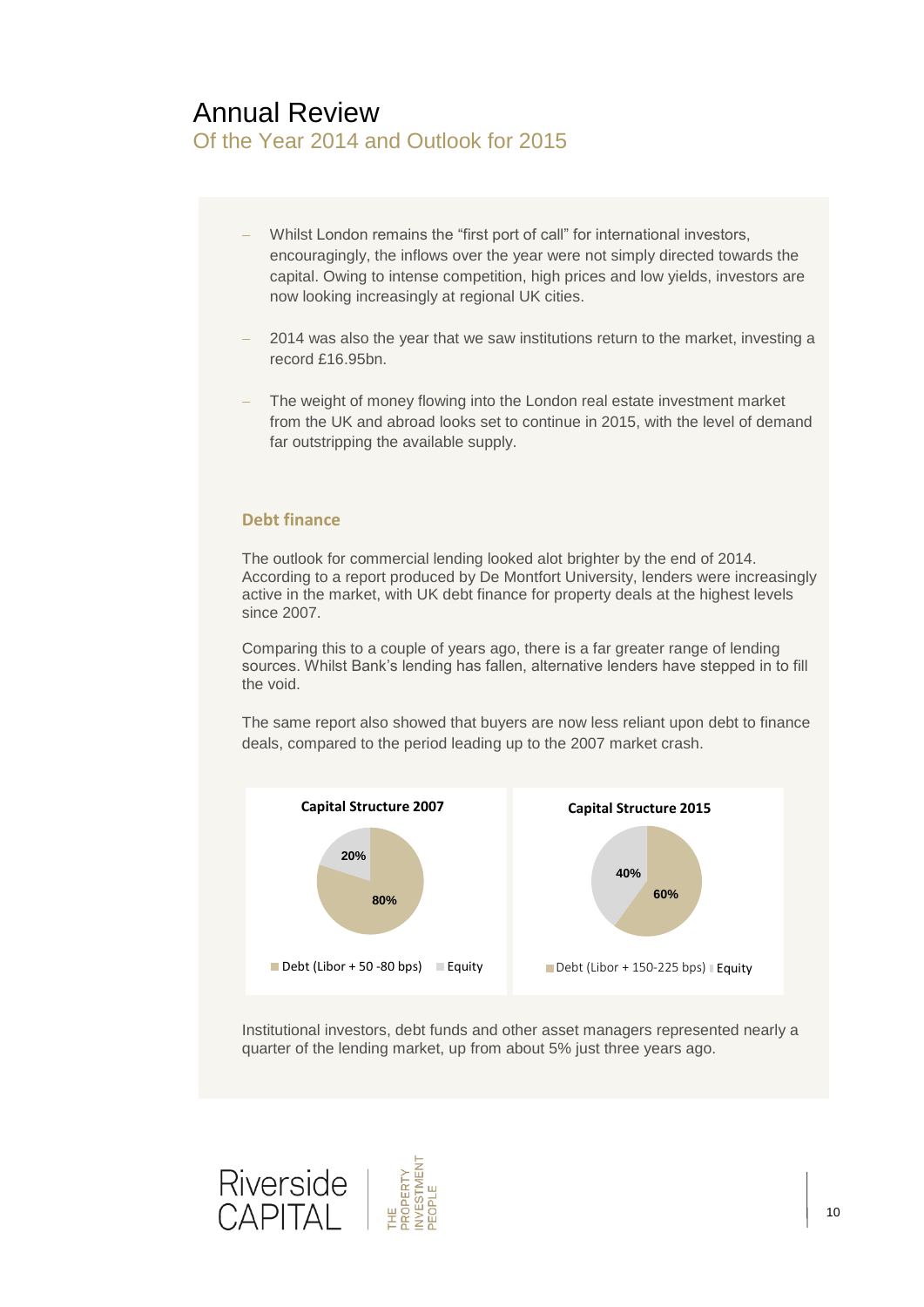The growing availability of finance has meant that borrowers are now able to access better terms on new debt, as well as refinance debt taken on at the height of the crisis at better terms.

Given the level of demand, there have been concerns over a potential bubble developing, however this appears to be unfounded. The report points out that the increase in activity generally in the commercial property market was not debt fuelled to the same extent as before the financial crisis when, for example, some £49.2 billion of loan originations were completed in the first half of 2007.

With the vast amounts of overseas cash flowing into the country and the overall outstanding debt held against UK commercial property falling; it appears that this time round, it is equity driven.

### **Yield differential still attractive**

Having started the year at 3.25%, 10 year UK government bond yields fell to 1.76% by the end of December 2014. 30 year yields also dropped sharply, to post-war lows of 2.51%, amid strong demand from pension funds.





Bond yields continue to defy expectations over the long term; however, the total return from gilts should be limited by their historically extreme valuations and the risks to capital losses are greater as yields tighten.

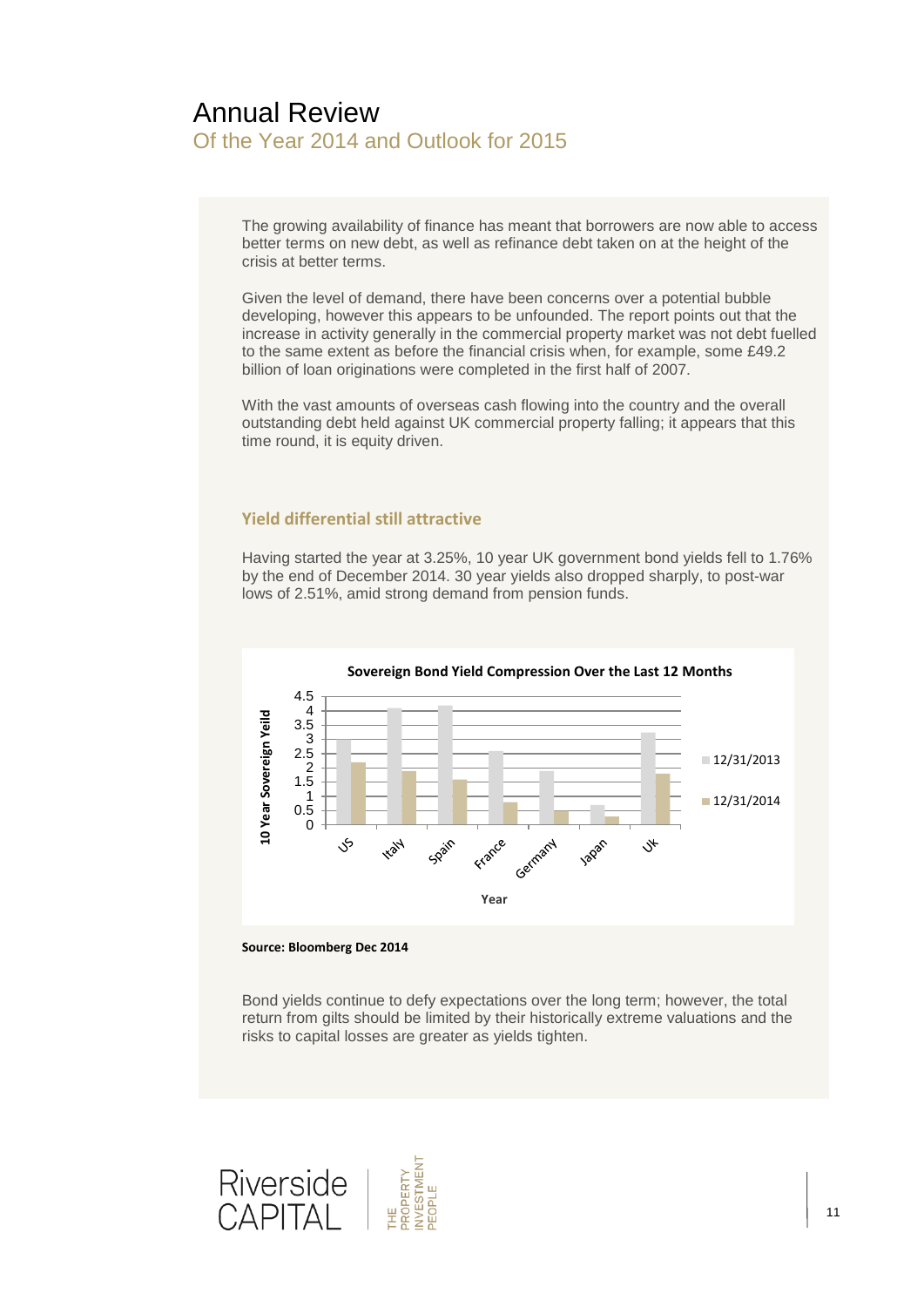UK real estate currently offers a margin of more than 300 basis points over government bonds (a proxy for the risk-free rate) and 200 bps over UK equities. This is a healthy buffer to compensate for properties illiquidity.



**Bloomberg: IPD UK Quarterly Q4 2014**

### **Outlook**

- 2014 proved to be an exceptional year for the UK property market thanks to growing confidence in the UK/global economy. The year ahead looks promising but will not be without its tribulations given the economic (Eurozone) and political uncertainty ahead.
- Thanks to the economic recovery, commercial property returns for 2014 were the highest that we have seen since 2007. The question now is: how will returns fair over the coming 12 months?
- Whilst we do not foresee a repeat of 2014, returns should still hit double digits, which - when put into context of current gilt yields - is still highly appealing.
- We expect to see a slowdown in capital growth, with total returns moderating towards a more sustainable rate, driven by income growth.

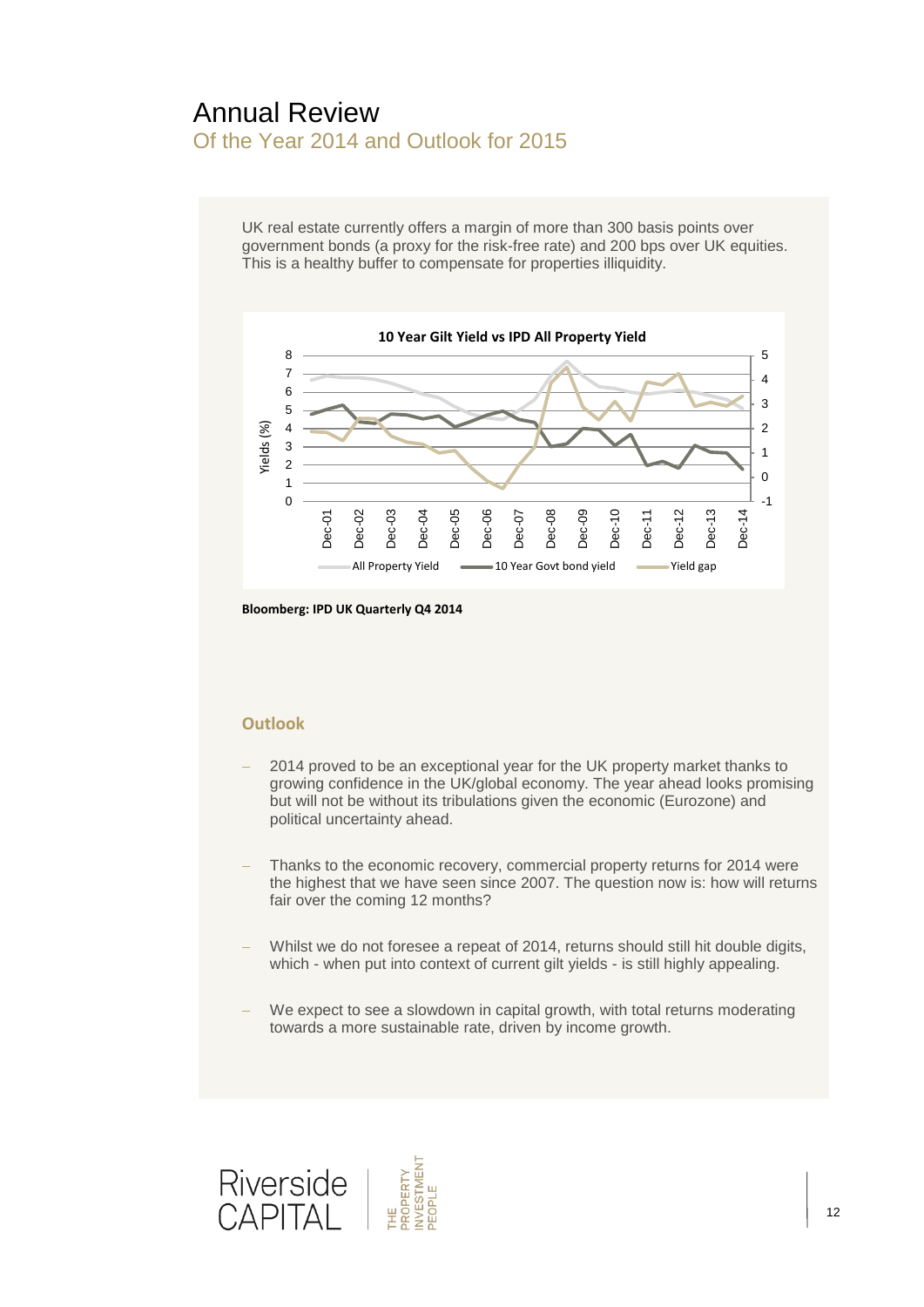- Long-term interest rates are now even lower than they were a year ago and are expected to remain low for a prolonged period, with few forecasters now expecting a move before Q4.
- Low rates have helped fuel the recovery, but a rise is unlikely to have an adverse effect on the property market.
- Given the current yield differential between property and UK bonds (wider than the start of 2014) we are in a position where substantial increases in rates can be absorbed before there will be any upward pressure on real estate yields.
- The appetite for UK property remains strong and London and the South East will continue to attract large amounts of overseas investment inflows over the next 12 months. However we now have firm evidence that capital is being actively allocated to prime regional markets.
- Given the high level of demand and the lack of good quality space in the regions, total returns could outpace those of London.
- Rental growth will be the key driver of returns over the coming 12-24 months. Regional office markets are exhibiting falling vacancies and recovering tenant demand. This, coupled with little or no speculative development activity, is starting to fuel a rental recovery. The yield spread compared to London offices should also entice further investment which will help to drive capital value growth.
- It was another very good year for the industrial sector as returns were driven by high demand and the lack of good quality space. Over the next 12 months this will put upwards pressure on industrial rents.
- The pace of speculative development has picked up, as investors look to take advantage of supply shortages. However, this new supply will still not be able to keep up with demand which will help to maintain strong returns in 2015.
- There will be a level of uncertainty surrounding the May general election. However, we are only likely to see a temporary slowdown in transaction activity as we await the final outcome: at this stage this looks to be some form of a coalition.